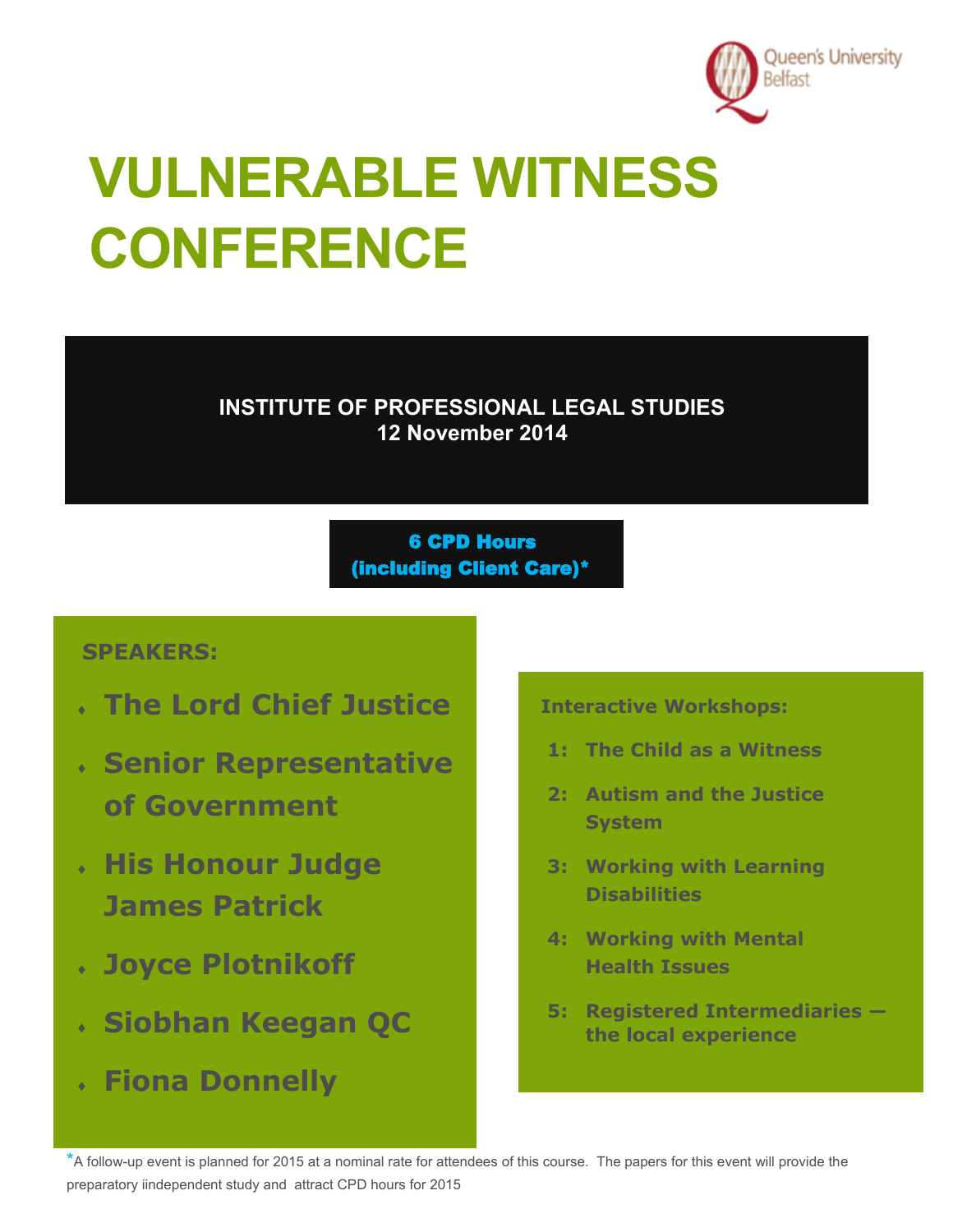#### **Running Order**

#### **Registration**

**9.30am Introduction & Welcome**

Professor Tony Gallagher Pro-Vice Chancellor QUB

**Improving Support for Vulnerable Witnesses**

Senior Representative of Government

**Vulnerable Witnesses in the Court System**

The Right Honourable Sir Declan Morgan Lord Chief Justice of Northern Ireland

### **Refreshment Break**

**Special Measures: A Perspective from the English Bench** His Honour Judge James Patrick

#### **Workshops**

Workshop 1: The Child as a Witness

Workshop 2 : Autism and the Justice System

Workshop 3: Working with Learning Disabilities

Workshop 4: Working with Mental Health Issues

Workshop 5: Registered Intermediaries-the Local Experience

#### **Lunch**

### **The Child as Witness**

Joyce Plotnikoff

**Advocacy and the Vulnerable Witness** Siobhan Keegan QC

### **What Lawyers Know**

Fiona Donnelly

# **Refreshment Break**

## **Workshops**

Workshop 1: The Child as a Witness

Workshop 2 : Autism and the Justice System

Workshop 3: Working with Learning Disabilities

Workshop 4: Working with Mental Health Issues

Workshop 5: Registered Intermediaries-the Local Experience

### **Feedback Session**

# **4.30pm Close**

Paul Mageean Director Institute of Professional Legal Studies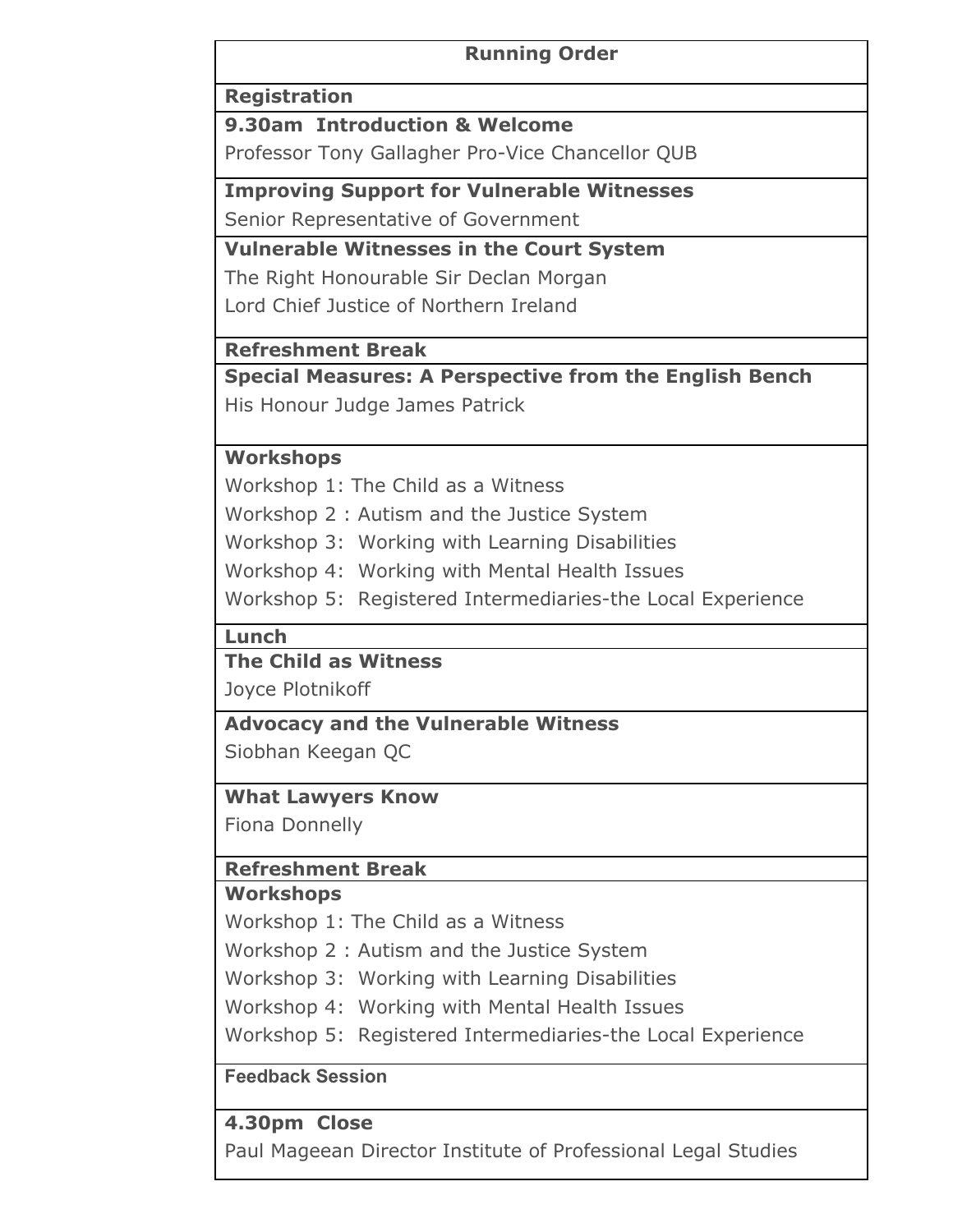#### **SPEAKERS**

#### **Sir Declan Morgan**

**Sir Declan Morgan is President of the Courts of Northern Ireland and is [Head of the Judiciary of Northern Ireland.](http://en.wikipedia.org/wiki/Courts_of_Northern_Ireland)**

#### **His Honour Judge James Patrick**

**James Patrick was called to Bar of England and Wales in 1989. After his pupillage in chambers in Bristol, he practised in civil, family and crime, before specialising in criminal law for his last 10 years. He was appointed a circuit judge at Wood Green, North London in 2010. He is a tutor with the judicial college on the Serious Sexual Offences Course, and also has an interest in IT and its use in court.** 

#### **Joyce Plotnikoff**

**Joyce Plotnikoff is a member of the Bar of the US Supreme Court. In 2013 she received an award 'in recognition of her national and international contributions to improving the administration of justice'. She is on the panel of experts to the Judicial College and is author of several Bench publications. She is an originators of the Advocate's Gateway 'responding to communication needs in the justice system'.**

# **Siobhan Keegan QC**

**Siobhan Keegan is an experienced practitioner in all areas of family law. She is a former Chair of the Family Bar Association and is currently Vice Chair of the Bar of Northern Ireland.**

#### **Fiona Donnelly**

**Fiona Donnelly is a Senior Lecturer at the Institute of Professional Legal Studies and former Associate Director thereof. She teaches advocacy internationally and is on the faculty of the University of Strathclyde Masters in Advocacy. She chairs the Law Society of Northern Ireland's Children Order Panel Accreditation Board and Advocacy Working Party.**

#### **FACILITATORS and PANEL MEMBERS are from:**

**PPS, NSPCC, PSNI, JUDICIARY, SOLICITORS, BARRISTERS, REGISTERED INTERMEDIARIES, NATIONAL AUTISTIC SOCIETY NORTHERN IRELAND, MINDWISE, DOJ, TILII.**